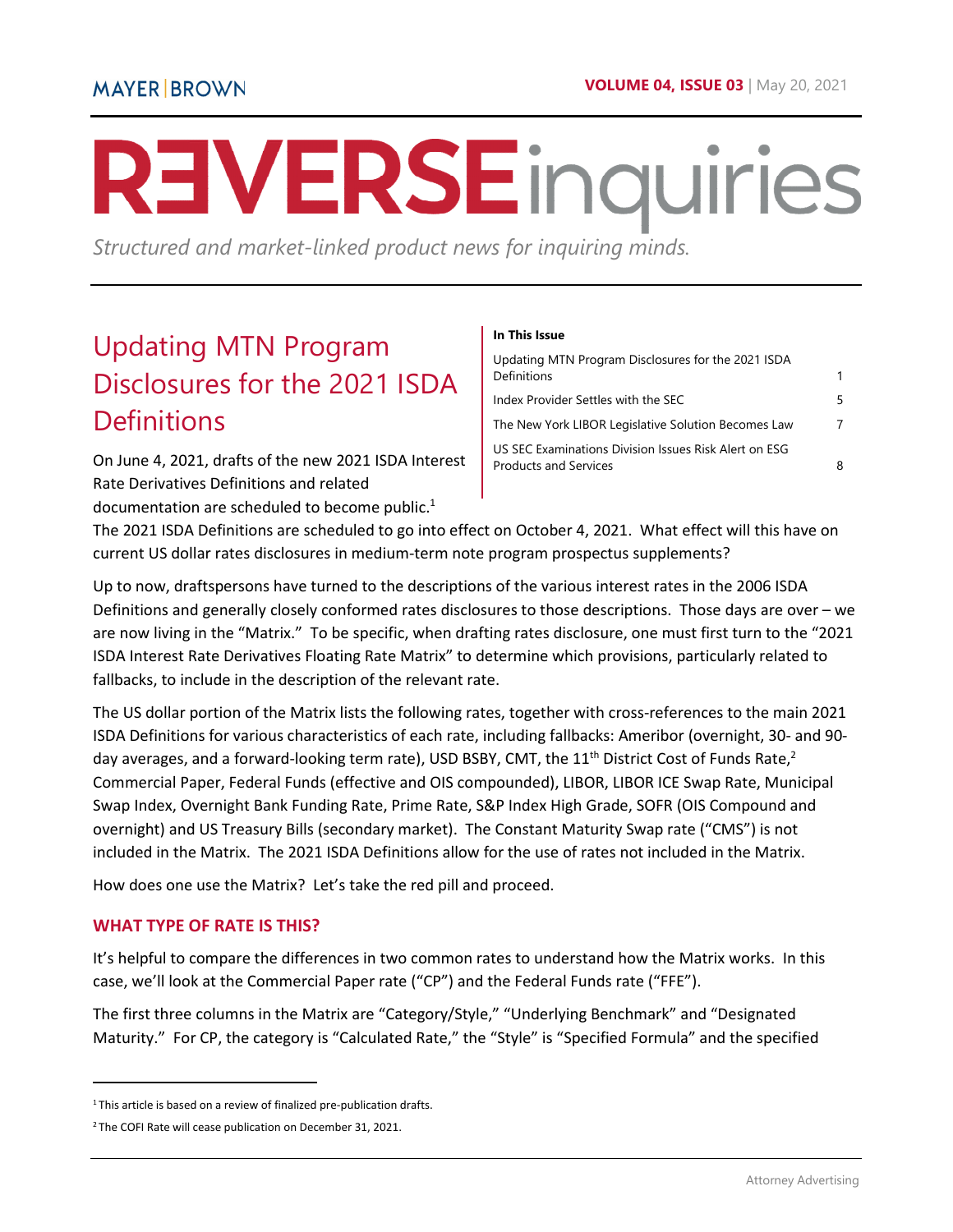formula is Money Market Yield. The Underlying Benchmark is "US Dollar Commercial paper-Nonfinancial" and the Designated Maturity is applicable.

In contrast, the category for FFE is "Screen Rate" and the style is "Overnight Rate." The Underlying Benchmark is "the US Dollar effective federal funds rate ('EFFR')" and the Designated Maturity is "Not Applicable." What does this mean?

CP has always been calculated as the "money market yield," with part of that formula being the rate published in H.15(519) for the relevant maturity (the Designated Maturity), and the other part of that formula being the actual number of days in the interest period.<sup>3</sup> The Matrix simply breaks out the elements, noting that this rate is calculated, listing the money market yield formula (which is included in the 2021 ISDA Definitions), and one must know the Designated Maturity (1-, 2- or 3-months) to perform the calculation.<sup>4</sup>

The FFE is a Screen Rate, overnight, with no Designated Maturity. This makes sense, as the FFE is published on H.15(519) and is also available from commercial vendors, like Bloomberg or Refinitiv. No calculations are required to determine the FFE.

The next several columns in the Matrix cover some mechanical aspects of these rates: the "Fixing Time," which is the time of day to take the rate, the "Fixing Day," which tells you what day to take the rate in relation to the reset date, the rate's administrator (Board of Governors of the Federal Reserve System for CP, Federal Reserve Bank of New York for FFE) and the day count fraction.<sup>5</sup>

#### **THE NEW FALLBACKS**

The familiar polling fallback provisions, known generically as "Reference Banks," are nowhere in the Matrix. The shortcomings and potential problems inherent in using the Reference Banks provisions are well known, and have been replaced with a new fallback regime, which will be familiar to those conversant with the ARRC's recommended USD LIBOR fallbacks or the SOFR fallbacks.

The "Applicable Fallback Rate" column is "not applicable" for each of CP and FFE. For USD LIBOR, the fallback is SOFR; for SOFR, the fallback is the "Fed Recommended Rate, or any subsequent fallback contemplated with the Permanent Cessation Fallbacks for SOFR."

Because there is no Applicable Fallback Rate for either CP or FFE, we need to sort through the Temporary Non-Publication Trigger/Temporary Non-Publication Fallback, the Permanent Cessation Trigger/Permanent Cessation Fallback, and then the Administrator/Benchmark Event/Administrator Benchmark Fallback. As these column headings imply, the new fallbacks cover temporary and permanent cessations of the rate. A third option, essentially impracticability, is also covered.

However, the application for a temporary publication cessation is quite simple. The Matrix tells us that the Temporary Non-Publication Trigger is the Standard Temporary Non-Publication Trigger. The Standard Temporary Non-Publication Trigger for a floating rate note using the Matrix means "the Applicable

<sup>3</sup>"Money Market Yield" is defined at Section 6.8.2 of the 2021 ISDA Definitions.

<sup>&</sup>lt;sup>4</sup>H.15(519) can be accessed at: [The Fed - Selected Interest Rates \(Daily\) - H.15 - May 14, 2021 \(federalreserve.gov\).](https://www.federalreserve.gov/releases/h15/) The terms "Screen Rate,"

<sup>&</sup>quot;Calculated Rate," "Screen Rate Style," "Calculated Rate Style" and "Specified Formula" are defined in Sections 6.5.1(i) and (ii), 6.5.2, 6.5.3 and 6.5.3(iii), respectively, of the 2021 ISDA Definitions. USD T-Bill Secondary Market Bond Equivalent Yield is also a Calculated Rate, with the Specified Formula being the Bond Equivalent Yield.

<sup>&</sup>lt;sup>5</sup> "Fixing Day" and "Fixing Time" are defined in Sections 6.6.5 and 6.6.6, respectively, of the 2021 ISDA Definitions.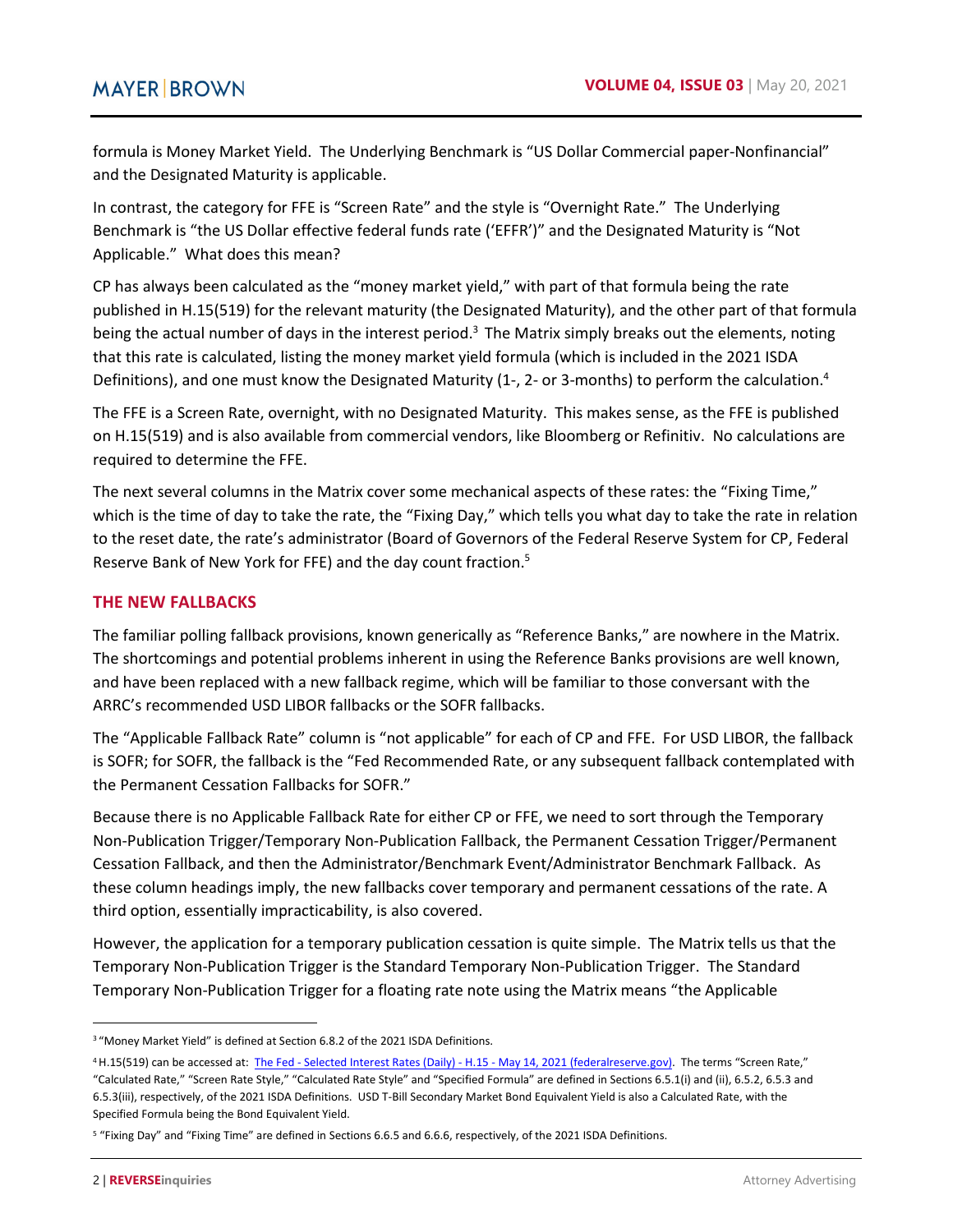Benchmark (here, CP or FFE) is not published by the Administrator or an authorized distributor and is not otherwise provided by the Administrator by either (a) the later of (I) the Reset Date and (II) the Fixing Day or (b) such other date on which the Applicable Benchmark is required …."

If a Standard Temporary Non-Publication Trigger occurs, the Matrix guides us to the answer: use the Temporary Non-Publication Fallback in the Matrix. For both CP and FFE, that is the previous day's rate (the "last provided or published level of that Applicable Benchmark"). $6$  Even the Oracle couldn't beat that for simplicity. This is also a massive improvement on going to polling for a temporary disruption in a rate's publication.

However, if the parties agree, polling could be chosen for a Temporary Non-Publication Fallback, as "Reference Banks" is still an option in the 2021 ISDA Definitions. $<sup>7</sup>$ </sup>

What if publication of either CP or FFE permanently ceases, or as discussed below, use of the rate become impracticable? Again, instead of polling, the solution is similar to the ARRC's USD LIBOR recommended fallbacks, or the current fallbacks for Compounded SOFR. To determine whether a Permanent Cessation Trigger has occurred, one must check the choice in the Matrix which, unless the parties specify otherwise, is "Index Cessation Event."

An Index Cessation Event includes two events, with an option for a third. The first two events are:

(a) a public statement or publication of information by or on behalf of the Administrator of the Applicable Benchmark announcing that it has ceased or will cease to provide the Applicable Benchmark permanently or indefinitely, provided that, at the time of the statement or publication, there is no successor administrator or provider, as applicable, that will continue to provide the Applicable Benchmark;

(b) a public statement or publication of information by the regulatory supervisor for the Administrator of the Applicable Benchmark, the central bank for the currency of the Applicable Benchmark, an insolvency official with jurisdiction over the Administrator for the Applicable Benchmark, a resolution authority with jurisdiction over the Administrator for the Applicable Benchmark or a court or an entity with similar insolvency or resolution authority over the Administrator for the Applicable Benchmark, which states that the Administrator of the Applicable Benchmark has ceased or will cease to provide the Applicable Benchmark permanently or indefinitely, provided that, at the time of the statement or publication, there is no successor administrator or provider that will continue to provide the Applicable Benchmark ….

These two subparagraphs are identical to the definition of "Benchmark Transition Event" for both USD LIBOR and SOFR. If "Non-Representative" is indicated in the Matrix, such as for USD LIBOR (but not for CP and FFE), a third paragraph of the definition of Index Cessation Event is included:

(d) a public statement or publication of information by the regulatory supervisor for the Administrator of the Applicable Benchmark announcing that (I) the regulatory supervisor has determined that such Applicable Benchmark is no longer, or as of a specified future date will no

<sup>6</sup>"Temporary Non-Publication Trigger," "Standard Temporary Non-Publication Trigger" and "Temporary Non-Publication Fallback" are, for floating rate notes, defined in Sections 8.1.1(i), 8.1.2(i) and 8.1.3(i), respectively, of the 2021 ISDA Definitions.

<sup>7</sup> *See* Section 8.1.6 of the 2021 ISDA Definitions.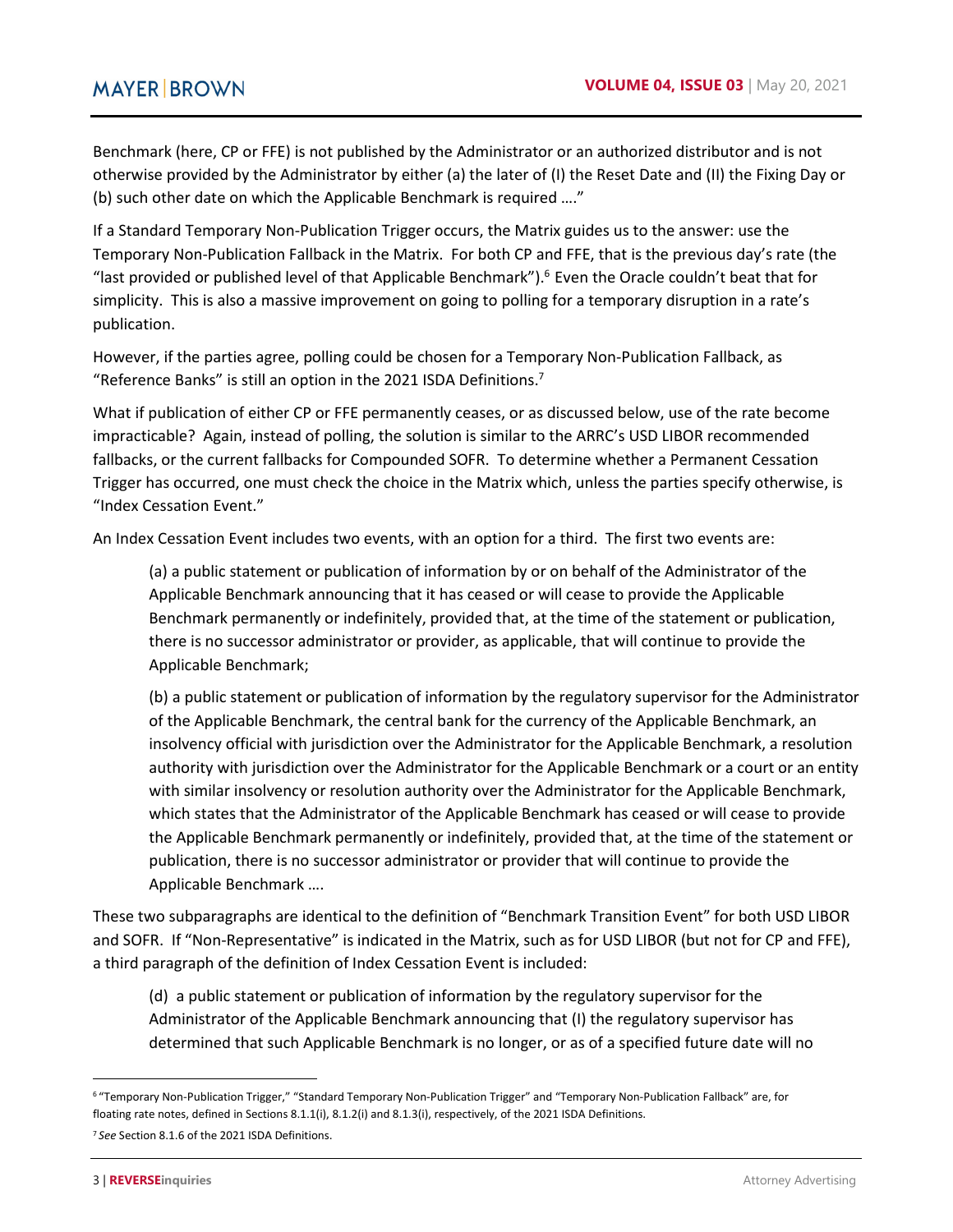longer be, representative of the underlying market and economic reality that such Applicable Benchmark is intended to measure and that representativeness will not be restored and (II) it is being made in the awareness that the statement or publication will engage certain contractual triggers for fallbacks activated by pre-cessation announcements by such supervisor (howsoever described) in contracts ....<sup>8</sup>

If an Index Cessation Event has occurred, we would move on to the designated Permanent Cessation Fallback, which, for both CP and FFE, is "Generic Fallback Provisions." However, there is another way that we might end up at the Generic Fallback Provisions.

Instead of an Index Cessation Event, there could be what is defined as an "Administrator/Benchmark Event." The Matrix designates this as applicable for all USD rates. An Administrator/Benchmark Event is defined as "the delivery of a notice by one party to the other specifying, and citing Publicly Available Information that reasonably confirms events or circumstances which have the effect that either or both of the parties or the Calculation Agent is not, or will not be, permitted under any applicable law or regulation to use the Applicable Benchmark to perform its or their obligations under the Transaction …." Upon the occurrence of an Administrator/Benchmark Event, the parties would, for CP and FFE, proceed under the Generic Fallback Provisions.

The Generic Fallback Provisions are a set of wide-ranging options that apply when a Permanent Cessation Trigger occurs or a transaction potentially may fail due to an Administrator/Benchmark Event. Some of the Generic Fallback Provisions may not be workable for floating rate notes, and the parties to the transaction may elect to deviate from the requirements. The general thrust of the Generic Fallback Provisions is that the parties to the transaction (the issuer and the trustee, on behalf of the holders, in the case of floating rate notes) must work in good faith to go through each of the "Alternative Continuation Fallbacks" to get to a "Continuation Amendment."<sup>9</sup> A Continuation Amendment means "an amendment to the terms of the Transaction to allow the Transaction to continue in accordance with its terms as amended in accordance with the relevant Alternative Continuation Fallback."<sup>10</sup>

There are five Alternative Continuation Fallbacks:

- Agreement between the parties;
- Application of Alternative Pre-nominated Index;
- Application of Alternative Post-nominated Index;
- Application of Calculation Agent Nominated Replacement Index; and
- No fault termination.

For floating rate notes, the second option is likely the most workable. In this case, and in the context of floating rate notes, the issuer would specify in the offering document for the notes and in the notes the Alternative Pre-nominated Index, which is defined as "the first of the indices, benchmarks or other price

 $\overline{a}$ 

<sup>8&</sup>quot;Permanent Cessation Trigger," "Permanent Cessation Fallback," "Index Cessation Event" and "Non-Representative" are, for floating rate notes, defined in Sections 8.2.1(i), 8.2.2(i), 8.2.3 and 8.2.5, respectively, of the 2021 ISDA Definitions.

<sup>9</sup> *See* Sections 8.6.1(i) and 8.6.2 of the 2021 ISDA Definitions.

<sup>10</sup> Section 8.7.2 of the 2021 ISDA Definitions.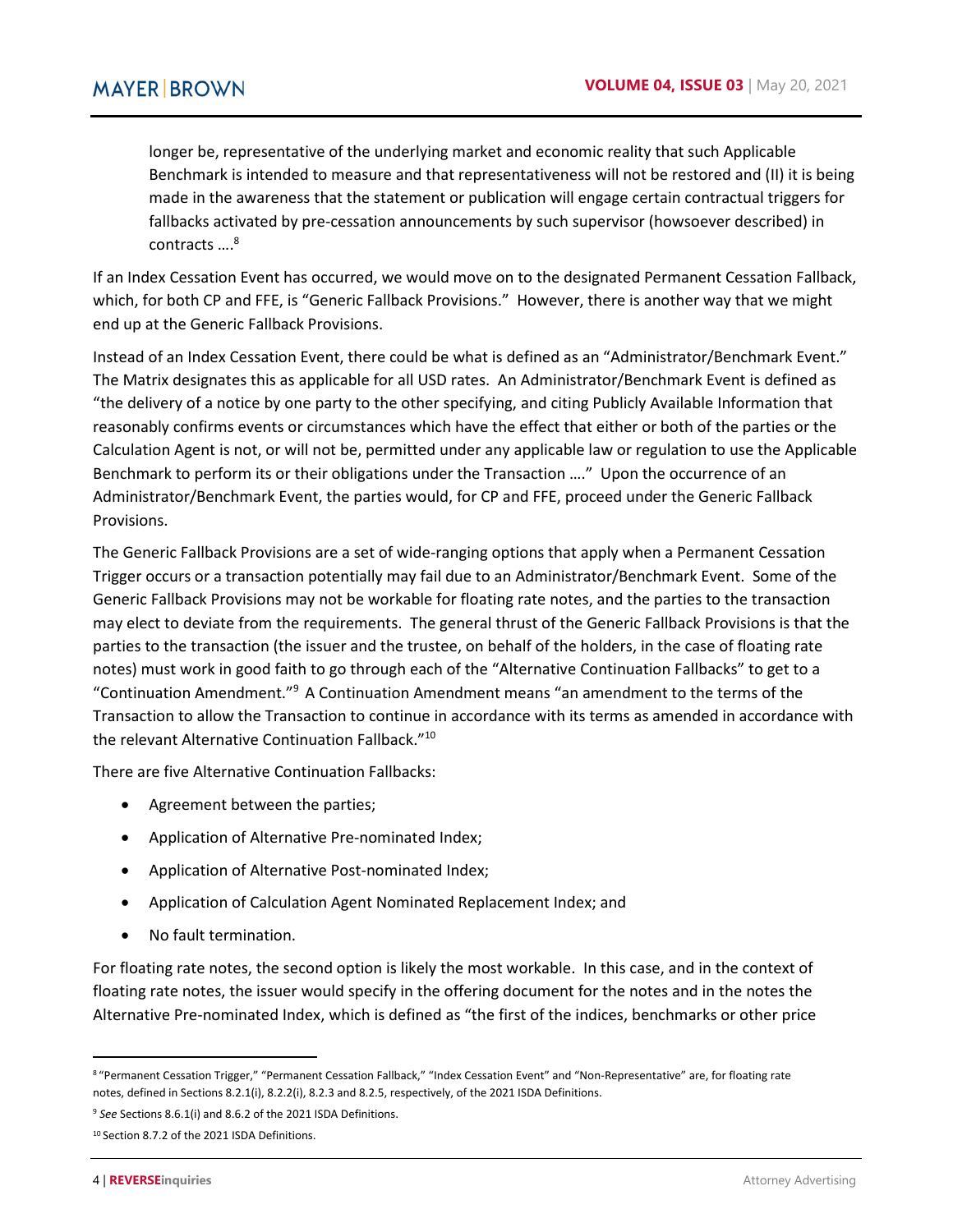sources specified by the parties as an 'Alternative Pre-nominated Index' that is not subject to a Fallback Trigger."<sup>11</sup> As the definition implies, the issuer could specify more than one replacement rate.

If this Alternative Continuation Fallback were to be used, then:

the terms of the Transaction shall be adjusted so that (a) references to the Impacted Index are replaced by references to the Alternative Pre-nominated Index, (b) if the parties agree to an Adjustment Payment, the Adjustment Payment shall be made in accordance with that agreement or, if the parties do not agree to an Adjustment Payment, the Calculation Agent shall apply the Adjustment Spread to the Alternative Pre-nominated Index and (c) the Calculation Agent shall, after taking into account any Adjustment Payment or Adjustment Spread, make any other adjustments to the Transaction that are necessary to account for the effect on the Transaction of referencing the Alternative Pre-nominated Index.<sup>12</sup>

### Life Outside of the Matrix

As mentioned above, the CMS Rate is not included in the Matrix. Issuers have generally settled on provisions for temporary non-publication and permanent cessation of the CMS Rate, and are unlikely to change them in response to the 2021 ISDA Definitions.

## Conclusion

Between now and October 4, issuers will need to revisit their MTN program disclosures of US dollar rates and update them in response to the 2021 ISDA Definitions. It remains to be seen how the market will respond, and whether a uniform approach will develop. Redrafting in a way that is understandable to the investor will be a challenge.

## <span id="page-4-0"></span>Index Provider Settles with the SEC

Issuers of index-linked structured products rely on the index providers' publicly available documents, such as methodologies, for material disclosures about the underlying index. Under some license agreements, the index provider requires that the issuer submit any offering documents or marketing materials to the index provider for pre-review. What if those methodologies don't disclose a key provision, and the index provider doesn't tell the issuer about that provision? In the current case, the negligent omission was found by the Securities and Exchange Commission ("SEC") to constitute a violation of Section 17(a)(3) of the Securities Act of 1933, which prohibits engaging in any transaction, practice or course of business which operates or would operate as a fraud or deceit upon the purchaser.

In a recent SEC Cease and Desist Order ("the Order"), the index in question was a volatility index measuring the return from a rolling long position for certain VIX futures contracts (the "Index").<sup>13</sup> One of the structured products linked to the Index was the Credit Suisse AG VelocityShares Daily Inverse VIX Short Term ETN linked to the S&P 500 VIX Short-Term Futures Index due December 4, 2030 (the "ETN").

<sup>&</sup>lt;sup>11</sup> "Alternative Pre-nominated Index" is defined in Section 8.7.3 of the 2021 ISDA Definitions.

<sup>12</sup>*See* Section 8.6.3(ii) of the 2021 ISDA Definitions.

<sup>13</sup> The SEC Cease and Desist Order is available at: https://www.sec.gov/litigation/admin/2021/33-10943.pdf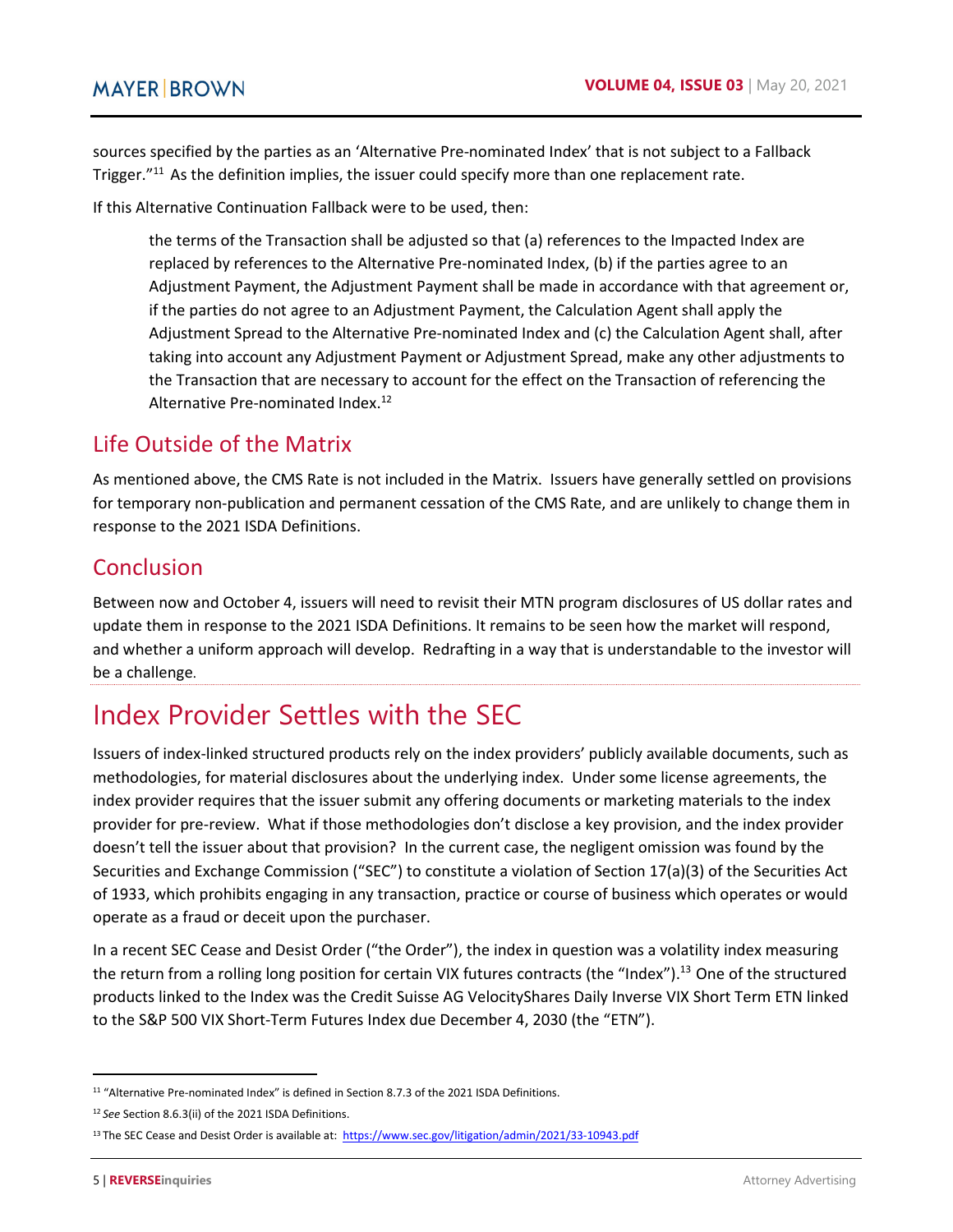On February 5, 2018, there was extreme volatility in the VIX futures contracts market. However, at certain times between 4:00 p.m. and 5:08 p.m. EST, the published Index level remained static. The reason was an undisclosed Index feature called "Auto Hold," which was not described in any publicly available methodology, and unknown to the ETN's issuer.

The Auto Hold feature comes into effect if the Index level breaches a certain threshold. The result is that the prior Index level continues to be reported until the actual current Index level comes back to a level under the threshold, or personnel at the Index provider ("Index Provider") manually override the Auto Hold. When Auto Hold is in effect, the result is that the published Index level is static, or flat, while the actual Index level is quite different.

The ETN had a discretionary issuer acceleration provision triggered when the ETN's intraday indicative value, which was inversely based on the Index level, was equal to or less than 20% of the prior trading day's closing indicative value. Due to the Auto Hold feature, on February 5, 2018, when the Index was undergoing extreme volatility, at the end of the trading day, starting around 4:13 p.m. and continuing to about 4:45 p.m., the published intraday indicative value was unchanged at 24.8933. But, when the closing indicative intraday value was published, based on the actual Index level, it was 4.2217. The issuer accelerated the ETN the next day.

In the Order, it was explained that the Index Provider had a set of procedures governing the Auto Hold feature, which were not publicly disclosed. When the Index is subject to Auto Hold, no indication of such is publicized. On February 5, 2018, according to the Order, the Index Provider was somewhat short staffed, and the manager tasked with managing the Index was instructed to prioritize end-of-day validations of many indices over real-time Index monitoring (including overriding the Auto Hold feature of the Index). In response to questions from the ETN's issuer about the Index level after the close of market on February 5, 2018, the Index Provider, for the first time, told the issuer about the Auto Hold feature and how it affected the Index.

ETN holders did not know when the Index level was published at a static level that the ETN was actually worth less than its published intraday indicative value. ETN investors who purchased or held their ETNs during the time that Auto Hold was in effect did not know the ETN's true value and did not know that the ETN's indicative value was actually so low that the Issuer would accelerate the ETN at the actual lower indicative value.

Without admitting or denying the SEC's findings, the Index Provider agreed to the Order and to payment of a monetary penalty.

## A Dissenting Voice

On the same day that the SEC issued the Order and related press release, SEC Commissioner Hester M. Pierce, in a Public Statement, questioned the SEC's rationale and disagreed on the applicability of Section 17(a)(3) to the Index Provider's actions.<sup>14</sup>

Commissioner Pierce's argument is, essentially, that the Index Provider's role vis-à-vis the ETN investors was too attenuated to satisfy the requirements of Section 17(a)(3). She states that the Index Provider did not engage in the offer or sale of a security, nor was it alleged that the Index Provider interacted with investors.

<sup>14</sup> Commissioner Pierce's Public Statement is available at: [https://www.sec.gov/news/public-statement/peirce-statement-sp-dow-jones](https://www.sec.gov/news/public-statement/peirce-statement-sp-dow-jones-indices-051721)[indices-051721](https://www.sec.gov/news/public-statement/peirce-statement-sp-dow-jones-indices-051721)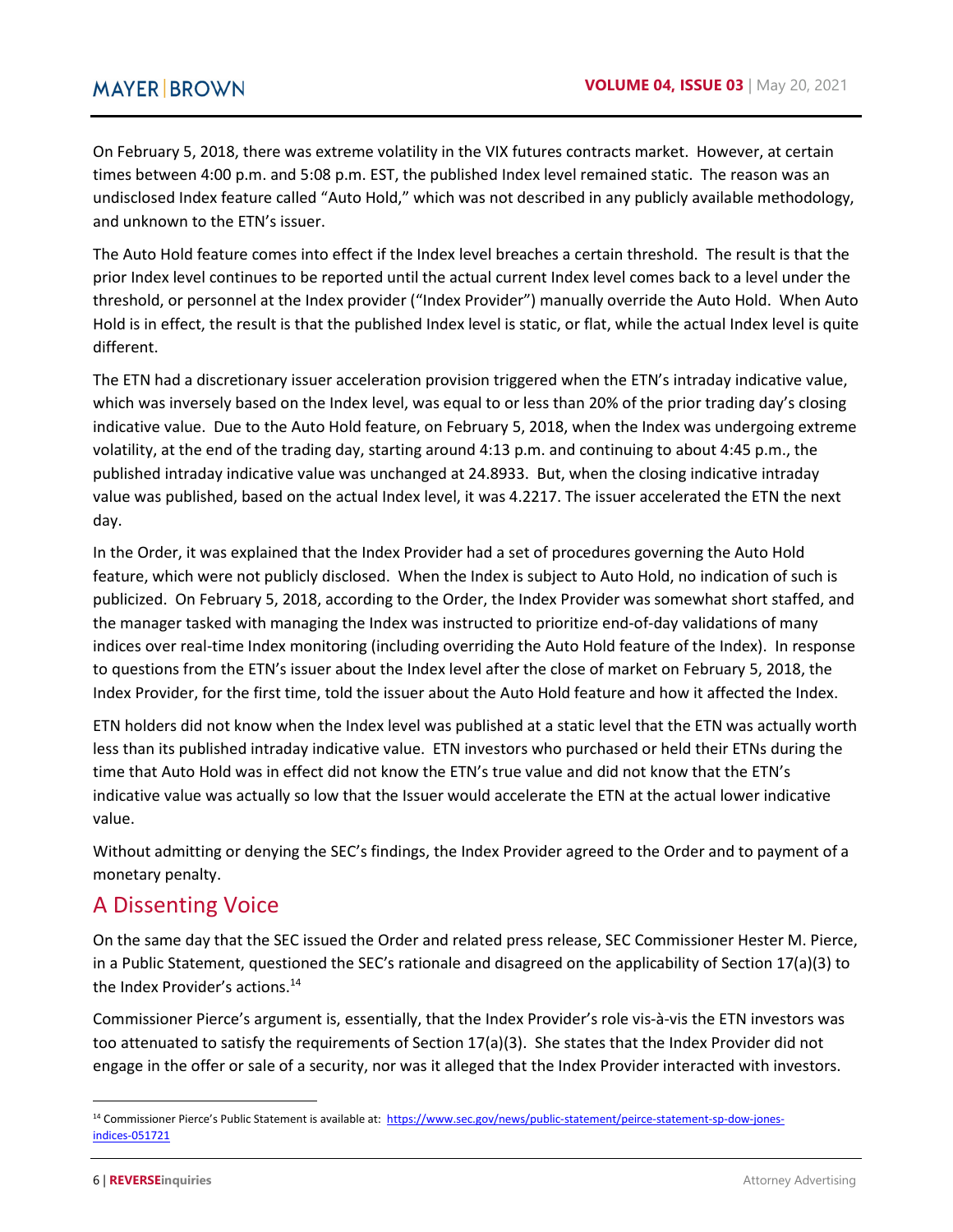Perhaps the non-disclosure was a violation of its license agreement with the issuer. But the failure by the Index Provider not to inform the issuer of the Auto Hold feature in advance was not a violation of Section  $17(a)(3)$ . As she states:

The charges against [the Index Provider] suggest that any person who knows another party will use her product or service to build a security could be charged under Section 17(a)(3) for omissions or misstatements about that product or service. Securities laws are not meant to address every wrong. [The issuer] was obligated to its investors. [The Index Provider's] obligations ran to [the issuer].

# <span id="page-6-0"></span>The New York LIBOR Legislative Solution Becomes Law

On April 7, 2021, th[e proposed New York "legislative solution" f](https://www.nysenate.gov/legislation/bills/2021/S297)or legacy USD LIBOR contracts became Article 18-C of the New York General Obligations Law. Article 18-C is primarily aimed at USD LIBOR contracts, securities or instruments (e.g., floating rate notes ("FRNs"), loans, securitizations and mortgages) with the 2006 ISDA Definitions LIBOR fallbacks, or no fallback provisions at all, and which are governed by New York law. This article focuses on the law's effect on USD LIBOR FRNs.

Article 18-C has no effect on USD LIBOR FRNs that have the Alternative Reference Rate Committee's ("ARRC") recommended fallback provisions to the secured overnight financing rate ("SOFR"), nor does it have any effect on non-USD LIBOR FRNs.

For USD LIBOR FRNs that have a discretionary replacement fallback to an industry-accepted replacement rate standard, Article 18-C confirms that the choice of SOFR to replace USD LIBOR under the terms of the FRN is a commercially reasonable substitute for USD LIBOR, a reasonable, comparable or analogous term for USD LIBOR under the terms of the FRN, a replacement that is based on a methodology similar to LIBOR and substantial performance by any person of any right or obligation under such FRN.

On March 5, 2021, ICE Benchmark Administration Limited, the LIBOR administrator, and the UK Financial Conduct Authority, the LIBOR regulator, announced dates for the cessation of LIBOR. Under Article 18-C, a "LIBOR discontinuance event," as defined, occurred with respect to all USD LIBOR tenors. Consequently, once Article 18-C came into law, the polling provisions in USD LIBOR FRNs were deemed null and void and without any force or effect. This will have no practical effect on legacy USD LIBOR FRNs because the polling provisions would only be looked to once USD LIBOR ceases (December 31, 2021, for 1-week and 2-month USD LIBOR, and June 30, 2023, for all other USD LIBOR tenors) and, at that point, Article 18-C would automatically change the USD LIBOR provisions to the ARRC recommended fallback provisions to SOFR.

With the New York legislative solution now effective, similar federal legislation is advancing, which would address FRNs governing by non-New York law.

*This piece, authored by Brad Berman and Paul Forrester, was originally featured on our [Eye on IBOR Transition](https://www.eyeonibor.com/2021/05/legislative-solutions-to-tough-legacy-contracts-are-passed-into-uk-law/) blog.*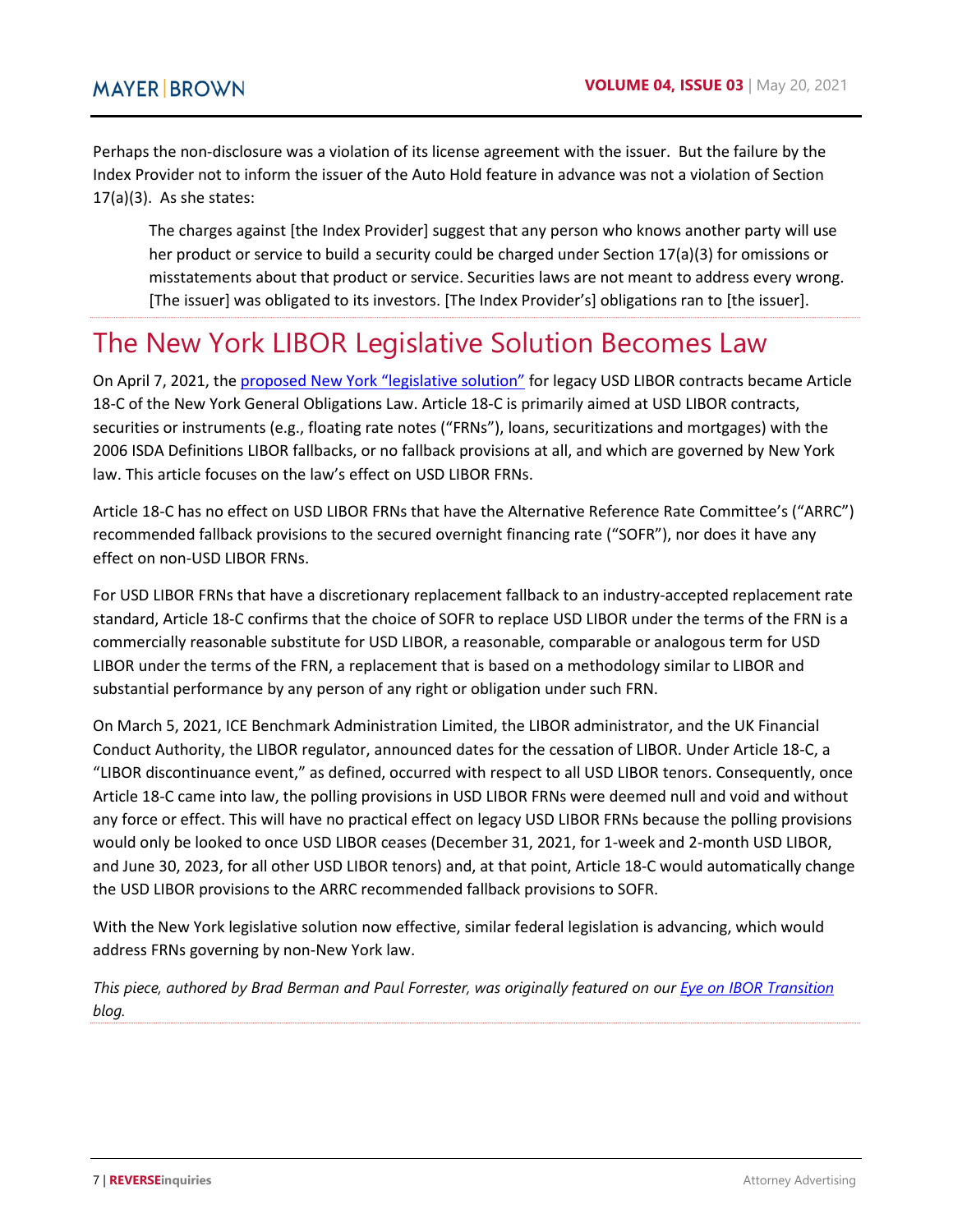# <span id="page-7-0"></span>US SEC Examinations Division Issues Risk Alert on ESG Products and Services

On April 9, 2021, the Division of Examinations of the SEC issued [a Risk Alert](https://www.sec.gov/files/esg-risk-alert.pdf) that highlighted its observations from its recent examinations of investment advisers, registered investment companies and private funds offering ESG products and services. The Risk Alert also provides observations of effective practices.

ESG investing has been an examination priority for the SEC in both 2020 and 2021. But that understates the matter. The SEC's new webpage, titled ["SEC Response to Climate and ESG Risks and Opportunities,](https://www.sec.gov/sec-response-climate-and-esg-risks-and-opportunities)" says it much better: "As investor demand for climate and other ESG information soars, the SEC is responding with an all-agency approach."

*This piece, authored by Leslie Cruz and Stephanie Monaco, was originally featured on our [Eye on ESG blog.](https://www.eyeonesg.com/2021/04/us-sec-examinations-division-issues-risk-alert-on-esg-products-and-services/) Also see the complete [Mayer Brown Legal Update](https://www.mayerbrown.com/-/media/files/perspectives-events/publications/2021/04/sec-examinations-division-issues-risk-alert-on-esg-products-and-services.pdf) for additional key takeaways.* 

## Events

#### **UPCOMING**

 **Medium-Term Note Programs** | June 8, 2021, Webinar Registe[r here.](https://connect.mayerbrown.com/388/8716/landing-pages/blank-rsvp-business.asp)

> Medium-term note ("MTN") programs are continuous offering programs that enable issuers to offer debt securities in an efficient and expedited manner. MTN programs have unique documentation, as opposed to benchmark underwritten offerings. Most MTN programs have the ability to offer debt securities, with maturities of more than 270 days and to up to 30 years.

During this webinar, David Bakst, James Taylor, Rob Flanigan, and Brad Berman will discuss:

- Registered MTN programs and exempt MTN programs
- Diligence procedures, distributors, and dealers
- Documentation
- Hot topics, including Benchmark Replacement, Brexit, COVID-19 disclosures, ESG developments, and new ISDA definitions

#### **IN CASE YOU MISSED IT…**

- **The New 2021 ISDA Definitions: Part 1: An Overview**, May 2021 | *[Listen to the Teleconference.](https://www.mayerbrown.com/en/perspectives-events/events/2021/05/the-new-2021-isda-definitions-part-1-an-overview)*
- **2021 Structured Products Legal, Regulatory & Market Briefing**, May 2021 | *[Watch this webinar.](https://www.mayerbrown.com/en/perspectives-events/events/2021/05/2021-structured-products-legal-regulatory-market-briefing)*
- **Commodity Pool Regulation**, May 2021 | *[Access the presentation materials.](https://www.mayerbrown.com/-/media/files/perspectives-events/events/2021/05/pli-mb--commodity-pool--may-2021.pdf)*
- **LIBOR Transition: An update for Derivatives**, April 2021 | *[Watch this webinar.](https://www.mayerbrown.com/en/perspectives-events/events/2021/04/libor-transition-an-update-for-derivatives)*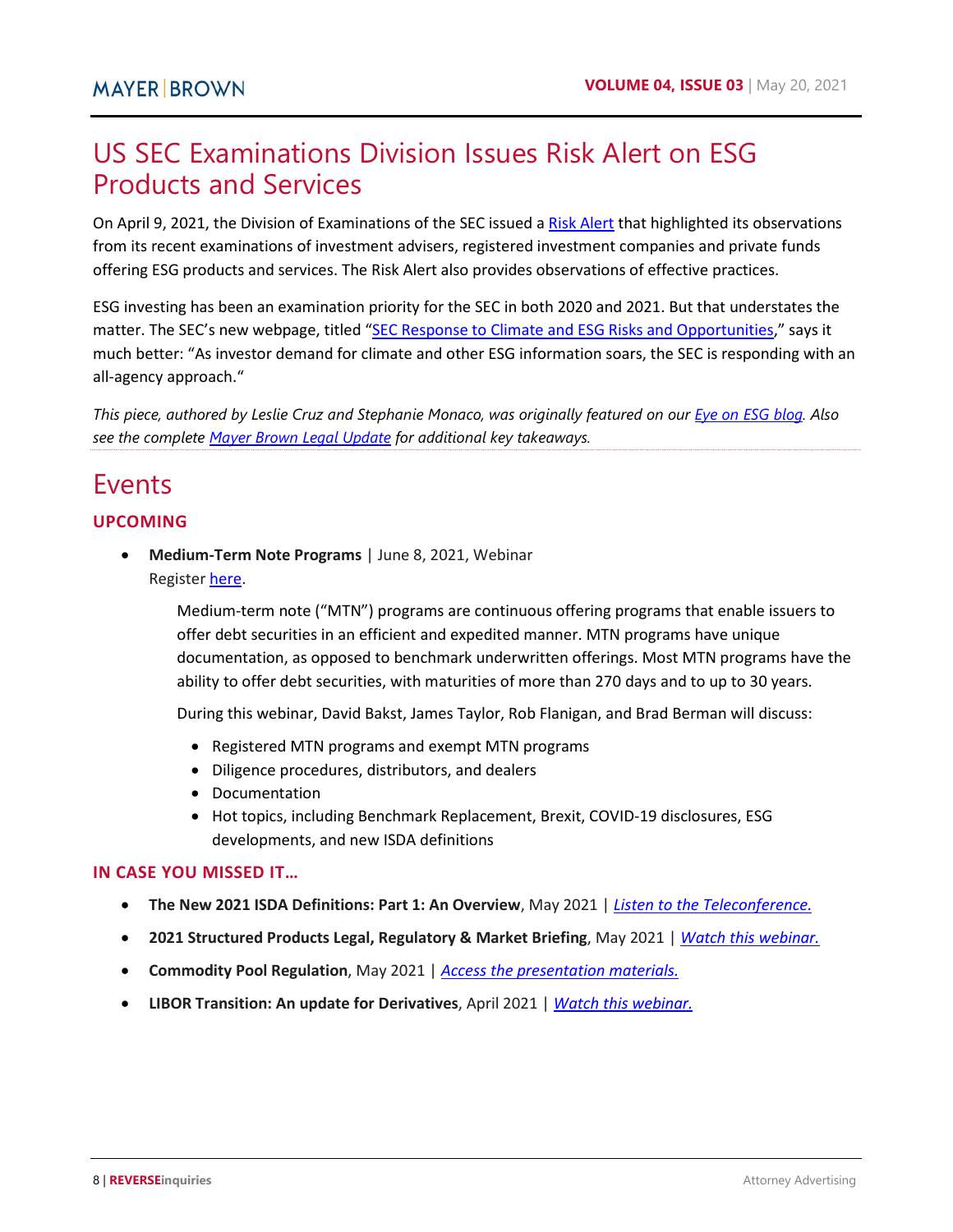# **MAYER BROWN**

## MAYER BROWN'S IBOR TRANSITION RESOURCES

The final countdown to the LIBOR cessation date has begun. As June 30, 2023 approaches, rely on Mayer Brown to assist you.

With our global presence, deep knowledge of the affected markets and products, participation in trade and industry groups and considerable experience in using technology solutions (including artificial intelligence and other technology-assisted review tools), Mayer Brown is uniquely positioned to advise financial institutions and other affected market participants.

Our **IBOR Transition Task Force**, composed of nearly 100 partners globally, is perhaps the best reflection of our strength and depth.

## Below we provide a sampling of our resources:

**[IBOR Transition Digest](https://www.mayerbrown.com/en/perspectives-events/publications/2020/08/ibor-transition-digest): A compendium of global** regulatory and market news as well as insights on the complex issues confronting financial market participants as they transition from LIBOR and its variants to replacement benchmark interest rates.

Recent publications, include: Recent webinars, include:



[FINRA LIBOR Phase-Out](https://www.mayerbrown.com/en/perspectives-events/publications/2020/08/finra-libor-phase-out-preparedness-survey)  [Preparedness Survey](https://www.mayerbrown.com/en/perspectives-events/publications/2020/08/finra-libor-phase-out-preparedness-survey) (August 2020)



["Comparable" Alternative](https://www.mayerbrown.com/en/perspectives-events/publications/2020/08/comparable-alternative-reference-rates-to-libor-the-low-bar-for-official-designation-the-much-higher-hurdle-of-fit-for-use-and-implementation-for-market-participants)  Reference Rates to LIBOR: The Low Bar for Official Designation, [the Much Higher Hurdle of "Fit](https://www.mayerbrown.com/en/perspectives-events/publications/2020/08/comparable-alternative-reference-rates-to-libor-the-low-bar-for-official-designation-the-much-higher-hurdle-of-fit-for-use-and-implementation-for-market-participants)  [for Use" and Implementation for](https://www.mayerbrown.com/en/perspectives-events/publications/2020/08/comparable-alternative-reference-rates-to-libor-the-low-bar-for-official-designation-the-much-higher-hurdle-of-fit-for-use-and-implementation-for-market-participants)  [Market Participants](https://www.mayerbrown.com/en/perspectives-events/publications/2020/08/comparable-alternative-reference-rates-to-libor-the-low-bar-for-official-designation-the-much-higher-hurdle-of-fit-for-use-and-implementation-for-market-participants) (August 2020)



**IBOR Transition: It's Later Than** [You Think!](https://www.mayerbrown.com/en/perspectives-events/publications/2020/08/ibor-transition-its-later-than-you-think) (August 2020)

[IBOR Transition Webinar Series](https://www.mayerbrown.com/en/perspectives-events/podcasts/libor-transition): Detailed discussions and insights—in 30 minutes or less on a range of topics from setting and executing an effective IBOR Transition strategy to assessing the impact of IBOR issues on specific financial products.

Subscribe on: (?)





LIBOR Transition: Issues impacting Floating Rate Notes, Preferred Stock, Depositary Shares, and Capital Securities [\(Part 5.1](https://www.mayerbrown.com/en/perspectives-events/events/2020/08/libor-transition-part-5-1-issues-impacting-floating-rate-notes-preferred-stock-depositary-shares-and-capital-securities) & [Part](https://www.mayerbrown.com/en/perspectives-events/events/2020/08/libor-transition-part--5-2-issues-impacting-floating-rate-notes-preferred-stock-depositary-shares-and-capital-securities)  [5.2\)](https://www.mayerbrown.com/en/perspectives-events/events/2020/08/libor-transition-part--5-2-issues-impacting-floating-rate-notes-preferred-stock-depositary-shares-and-capital-securities) (August / September 2020)



[Issues impacting Floating](https://www.mayerbrown.com/en/perspectives-events/podcasts/2020/08/issues-impacting-floating-rate-notes-preferred-stock-depositary-shares-and-capital-securities-part-1)  [Rate Notes, Preferred Stock,](https://www.mayerbrown.com/en/perspectives-events/podcasts/2020/08/issues-impacting-floating-rate-notes-preferred-stock-depositary-shares-and-capital-securities-part-1)  [Depositary Shares, and Capital](https://www.mayerbrown.com/en/perspectives-events/podcasts/2020/08/issues-impacting-floating-rate-notes-preferred-stock-depositary-shares-and-capital-securities-part-1)  [Securities: Part 1](https://www.mayerbrown.com/en/perspectives-events/podcasts/2020/08/issues-impacting-floating-rate-notes-preferred-stock-depositary-shares-and-capital-securities-part-1) (August 2020)



It's later than you think! [\(Part 1](https://www.mayerbrown.com/en/perspectives-events/podcasts/2020/08/its-later-than-you-think-part-1) & [Part 2](https://www.mayerbrown.com/en/perspectives-events/podcasts/2020/08/its-later-than-you-think-part-2)) (August 2020)



We are collaborating with [Morae Global Corporation,](https://www.moraeglobal.com/libor/) a leading provider of legal and compliance technology solutions, to assist clients in the transition from the IBORs to alternative risk-free reference rates. To more effectively serve our client, Mayer Brown has teamed up with Morae, to offer clients data analytics and remediation, technology enablement, repapering and program management capabilities.

Our firm and our partners are ranked as leaders for capital markets, structured finance and securitization, derivatives, structured products, financial services and bank regulatory, litigation, and tax by:



"Esteemed firm with excellent securitisation, structured finance and derivatives capital markets practices. Regularly sought after for advice on cross-border and transatlantic securitisation and structured finance transactions'



"A strong global reach allows the team to handle crossborder cases with ease, while the presence of several former regulatory officials provides insight into the most cutting-edge matters."



"The firm routinely leads on crossborder offerings from the US but it can also draw on its extensive network of offices for support on complex, multi-jurisdictional transactions... Among its industry sweet spots, the group is most prominent in the financial services…"



"Mayer Brown has leading structured finance, project development and project finance practices, as well as additional strengths in debt and equity capital markets."

Questions? Please contact a member of our [Global IBOR Transition Task Force](https://www.mayerbrown.com/-/media/files/uploads/ibor-chart/ibor-transition-lawyers.pdf).

Mayer Brown is a global services provider comprising associated legal practices that are separate entities, including Mayer Brown LLP (Illinois, USA), Mayer Brown International LLP (England), Mayer<br>Brown (a Hong Kong partn Brown.